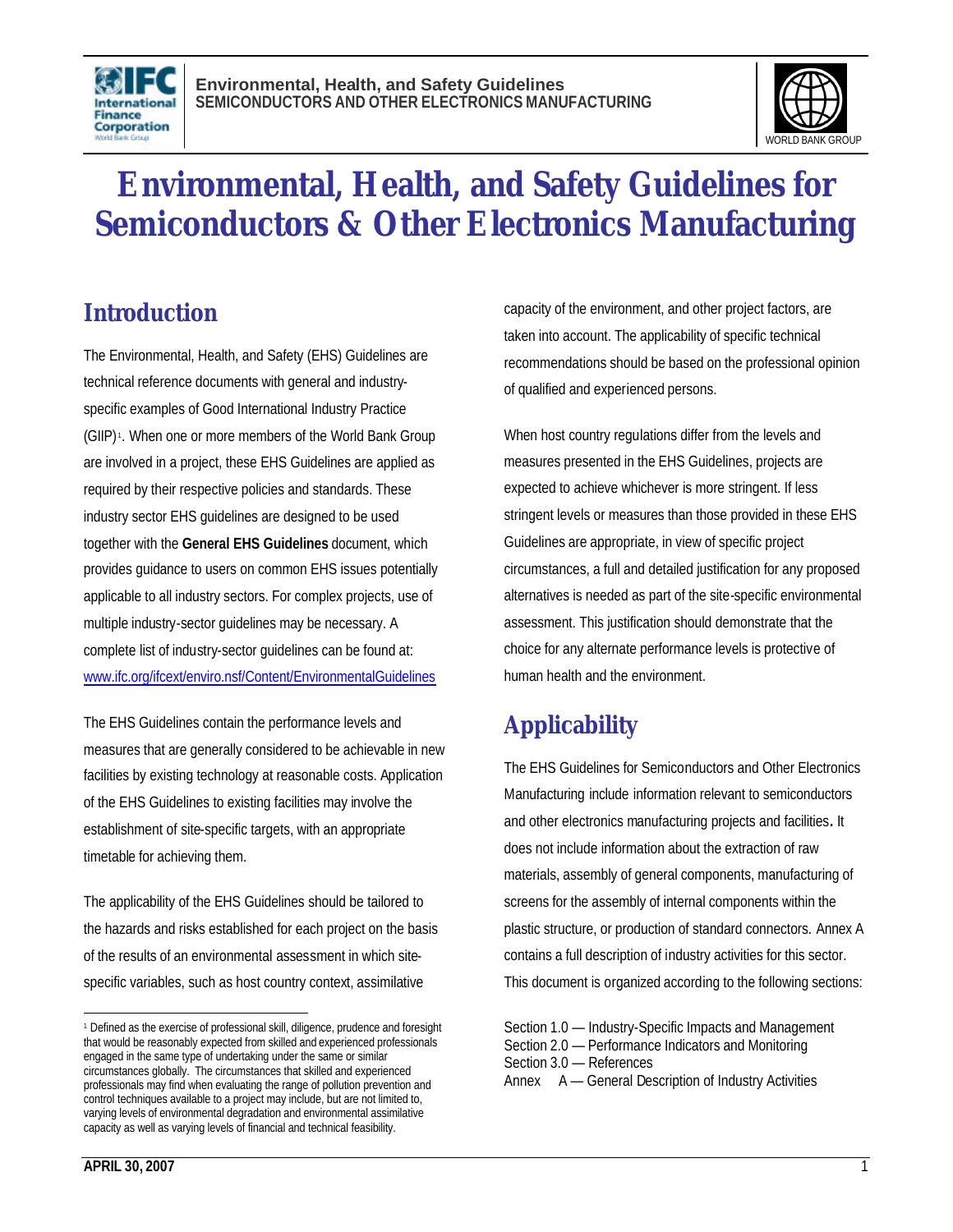



### **1.0 Industry-Specific Impacts and Management**

The following section provides a summary of EHS issues associated with semiconductors and other electronic manufacturing that occur during the operational phase, along with recommendations for their management.

Recommendations for the management of EHS issues common to most large industrial facilities during the construction and decommissioning phases are provided in the **General EHS Guidelines**.

#### **1.1 Environment**

Environmental issues in semiconductors and other electronics manufacturing projects primarily include the following:

- Hazardous material use and waste management
- Air emissions
- **Wastewater**
- Energy use
- General process modifications

#### **Hazardous Materials and Wastes**

Almost all processes in semiconductors and other electronics manufacturing generate hazardous or potentially hazardous wastes, such as spent deionized water (containing inorganic acid), spent solvents and developers (e.g., iso-paraffinic hydrocarbons), spent cleaning solutions, sludges from wastewater treatment, spent epoxy material (printed circuit board [PCB] and semiconductor manufacturing), spent cyanide solutions (electroplating), and soldering fluxes and metals residue (printed circuit board assembly [PCBA]).

In addition to the relevant measures on hazardous materials management indicated in the **General EHS Guidelines,** specific pollution prevention techniques include process modifications and substitutes as follows:<sup>2</sup>

- Implementing process or equipment modifications, including:<sup>3</sup>
	- o Regenerate plating baths by activated carbon filtration to remove built-up organic contaminants, which reduces the volume of plating baths to be disposed of and reduces the need for new chemicals;
	- o Adopt automated gas cabinet systems to control fugitive emissions of gases from cylinders, particularly during changes;
	- o Use of lead solder replacements with substitutes, such as tin alloys and other lead-free solders;
- Raw material substitution or elimination––for example, substitution of cyanide plating solutions (for gold plating in PCB industry) with acid sulfate copper, gold sulfite, and electroless nickel; replacing Cr VI with Cr III plating baths (PCB manufacturing, although the use of chromic plating baths is obsolete);
- Hazardous substance and waste segregation, separation, and preparation––for example, segregation of wastewater sludge by metal contaminants enhances waste recovery; storage of plating chemicals to segregate incompatible substances, such as cyanides from acids, and oxidizing agents from combustibles;
- Metal recovering and recycling, primarily in the semiconductor and PCBA sectors –-for example, recovering copper and precious metals by electrolytic process; removing and recovering copper and tin from

1

<sup>2</sup> The use of lead, mercury, cadmium, chromium (Cr VI), polybrominated biphenyls, and polybrominated diphenyl ethers should be restricted or phased out as described by European Union (2003a and 2003b). Use of chlorofluorocarbons and trichloroethylene are phased out. Restrictions to the use of perfluorooctane sulfonates are being considered through the amendment of EU Council Directive 76/769/EEC (COM/2005/0618 final - COD 2005/0244). Voluntary measures to limit the use and the releases of perfluorooctane sulfonates have been adopted by the World Semiconductor Council (WSC) and the Semiconductor Equipment and Materials International (SEMI). 3 Additional information is presented in Annex A.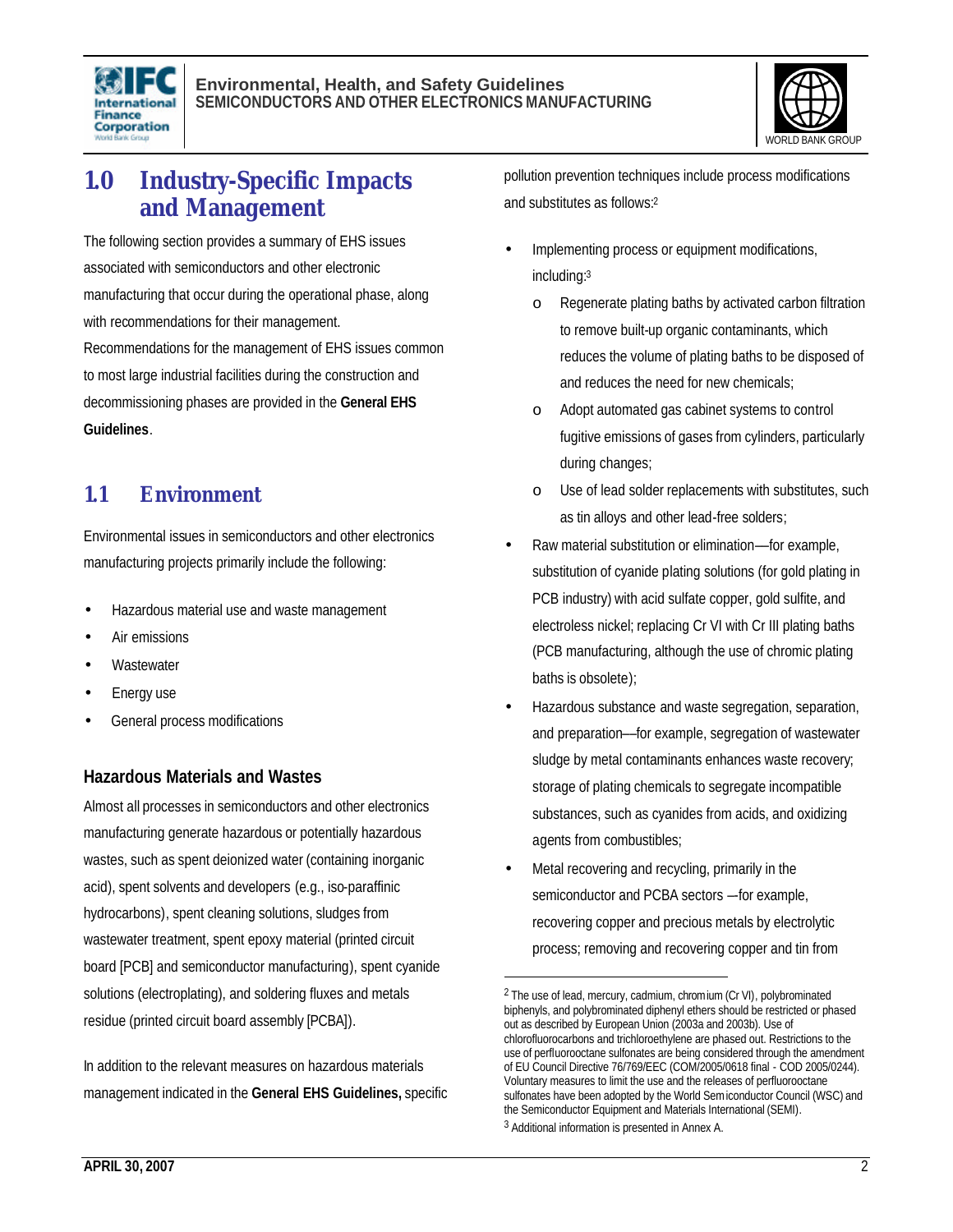



boards by electrolysis-chemical precipitation; recovery of arsenic and gallium from gallium arsenide (GaAs) processing wastes (through thermal separation of GaAs solid wastes and recovery from GaAs polishing wastes);

• Reduce releases of perfluorooctane sulfonates (PFOS) in semiconductor manufacturing by phasing out non-critical uses of PFOS-based substances, such as some etching mixtures for which substitutes exist. For critical PFOS uses where no alternatives exist, such as shorter wavelength technologies used in the manufacture of semiconductors, controlled disposal of wastes should be carried out, particularly if incineration is involved.<sup>4</sup>

Hazardous materials management is discussed in the **General EHS Guidelines**. Specific measures for this sector include:

- Process chemicals storage areas should be regularly checked to identify leaks;
- Underground piping should be in a double pipe, with a means of identifying leaks from the inner pipe;
- Pipework carrying hazardous materials should be constructed of compatible materials and should be sufficiently supported, clearly labeled, and installed with high-quality joints. Piping should also be designed with low point drains, high point vents, and isolation valves every 30 meters maximum;
- Waste spill containment trays should be used.

Solid and hazardous waste management is discussed in the **General EHS Guidelines**. In this sector include, all wastes with hazardous properties (such as spent deionized water, spent solvents, spent cleaning solutions, sludges from wastewater

treatment, spent epoxy material, and spent cyanide solutions, among others) should be clearly labeled and stored separately from general waste in dedicated and contained storage areas that are chemically resistant. Safe storage and containment are essential due to the high reactivity and toxicity of industry waste and by-products, as also discussed in the following section on occupational health and safety;

#### **Air Emissions**

1

The main emissions of concern generated by the semiconductors and electronics manufacturing industry include greenhouse gases, toxic, reactive, and corrosive substances (for example, acid fumes, dopant, cleaning gases, and volatile organic compounds [VOCs]), resulting from diffusion, cleaning, and wet-etching processes.<sup>5</sup>

There are three types of abatement systems for toxic and hazardous gases:

- Point-of-use (POU) systems that are relatively small and typically dedicated to a single process tool. These systems can remove up to 99.99 percent of effluent gases. For example, a POU scrubber can remove arsine to less than 50 ppb. Six basic technology types are used for POU abatement of gaseous and particulate pollutants, including perfluorocarbon compounds (PFCs), as follows:
	- o Wet scrubbing in semiconductor manufacturing, although it has a limited treatment range. Wet scrubbers are also used to treat acid gases and byproducts of combustion/oxidation treatment;
	- o Hot chemical beds in semiconductor manufacturing;

l

<sup>4</sup> PFOS is on the list of chemical substances that display toxic, persistent and bioaccumulative properties, and therefore is being considered for inclusion in the list of persistent organic pollutants (POPs) of the Stockholm Convention. As indicated above, the industry sector (WSC and SEMI) completed a voluntary global agreement that describes elimination of all but critical uses and requires incineration of all non-wastewater emissions that contain PFOS. This agreement can be found at http://www.sia-online.org/pre\_stat.cfm?ID=294

<sup>&</sup>lt;sup>5</sup> Approximately 30 hazardous air pollutants have been identified by the US Environmental Protection Agency in semiconductors manufacturing, although it is estimated that more than 90 percent of all emissions are hydrochloric acid, hydrofluoric acid, propylene glycol ethers and their acetates, methanol, and xylenes.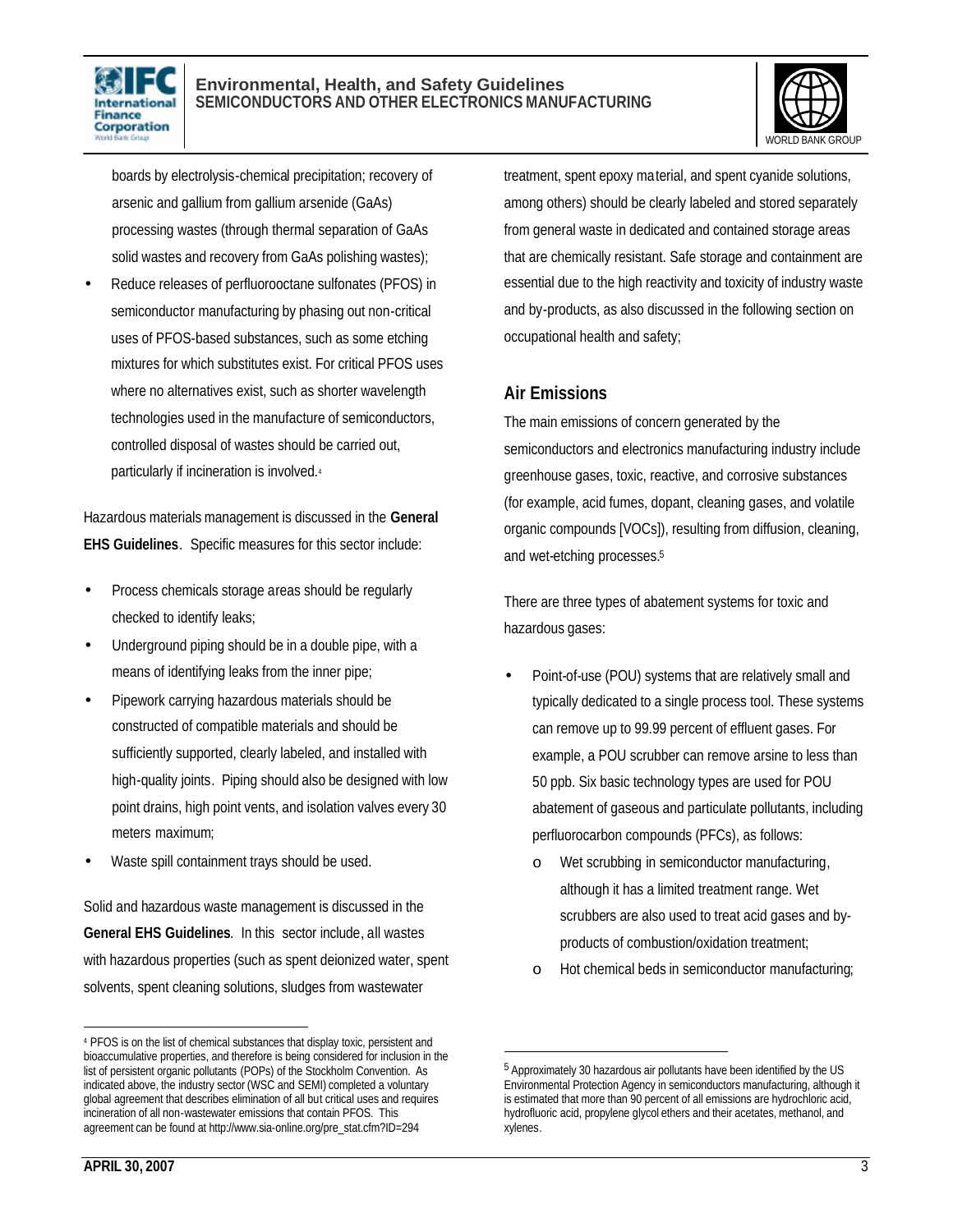

#### **Environmental, Health, and Safety Guidelines SEMICONDUCTORS AND OTHER ELECTRONICS MANUFACTURING**



- o Combustion / oxidation through fuel burners or electrically heated chambers, often combined with wet scrubbers (semiconductor and PCBA manufacturing);
- o Plasma reactors in semiconductor manufacturing, although they have a limited treatment range and require additional downstream abatement units;
- o Cold adsorbers in PCBA industry;
- o Traps, filters, cyclones, and precipitators in PCBA industry for removing solids and condensing vapors from exhaust stream.
- House systems that are relatively much larger and placed outside a fab (semiconductors foundry) and can handle high flow rates of effluents from many different sources;
- Emergency release scrubbers suitable for handling a large and sudden release of toxic gases are usually dedicated to the exhaust ventilation of gas cylinder storage areas. Emergency release scrubbers are aimed at preventing uncontrolled releases. However, most toxic gases can be controlled in special cabinets that are scrubbed or scrammed to atmosphere after careful monitoring of gas concentration to ensure that the gases are safely released with no impact on health and environment.

#### *Perfluorocarbon Compounds and Other Greenhouse Gases*

PFCs-–including CF<sub>4</sub>, C<sub>2</sub>F<sub>6</sub>, and C<sub>3</sub>F<sub>8</sub>-–nitrogen trifluoride  $(NF<sub>3</sub>)$ , HFC-23 (CHF<sub>3</sub>), and sulfur hexafluoride (SF<sub>6</sub>) are used in semiconductor manufacturing, as cleaning gases in chemical vapor deposition (CVD) systems, in plasma etching, and, primarily, in thin film transistor-liquid crystal display (TFT-LCD) screens manufacturing. The main environmental issue associated with PFCs is their high global warming potential (GWP), which is linked to their long atmospheric life.<sup>6</sup>

PFC emission reduction and control techniques include the following: 7

- Process optimization, especially in CVD cleaning processes;
- Chemical substitution, for example, using  $c$ -C<sub>4</sub>F<sub>8</sub> or NF<sub>3</sub> as a drop-in alternative chamber cleaning gas instead of  $C_2F_6$ in a modified CVD chamber, minimizing atmospheric emission;
- Abatement, through dissociation of the molecules into non-PFC by-products, by combustion, catalytic decomposition, or plasma destruction systems (the latter is applicable to etch tools only, less than or equal to 200 mm). Thermal destruction technology can be applied to chamber cleaning and etching processes within a fab (POU applications) or fab-wide (end-of-pipe applications);
- Capture and reuse of PFCs from exhaust streams, which is, however, a technically and economically challenging process.
- Additional information on the management of greenhouse gases is discussed in the **General EHS Guidelines**.

#### *Acid Fumes*

Potential emissions of acid fumes (mainly, hydrochloric acid and hydrofluoric acid) are related to the following processes in semiconductor manufacturing and PCBA industry:

- Cleaning, etching, and resist-stripping operations in semiconductors manufacturing;
- Etching, during which hydrogen chloride vapors may be released;

 $\overline{a}$ 6 In May 2005, the members of the World Semiconductor Council agreed to reduce PFC emissions by at least 10 percent from the baseline value (of 1995

 $\overline{a}$ for European, American, and Japanese associations; 1997 for the Korean association; and 1998 for Taiwan) by 2010.

<sup>&</sup>lt;sup>7</sup> Additional information on emission reductions of PCFs through a variety of emission control technologies is provided in Intergovernmental Panel on Climate Change (2000).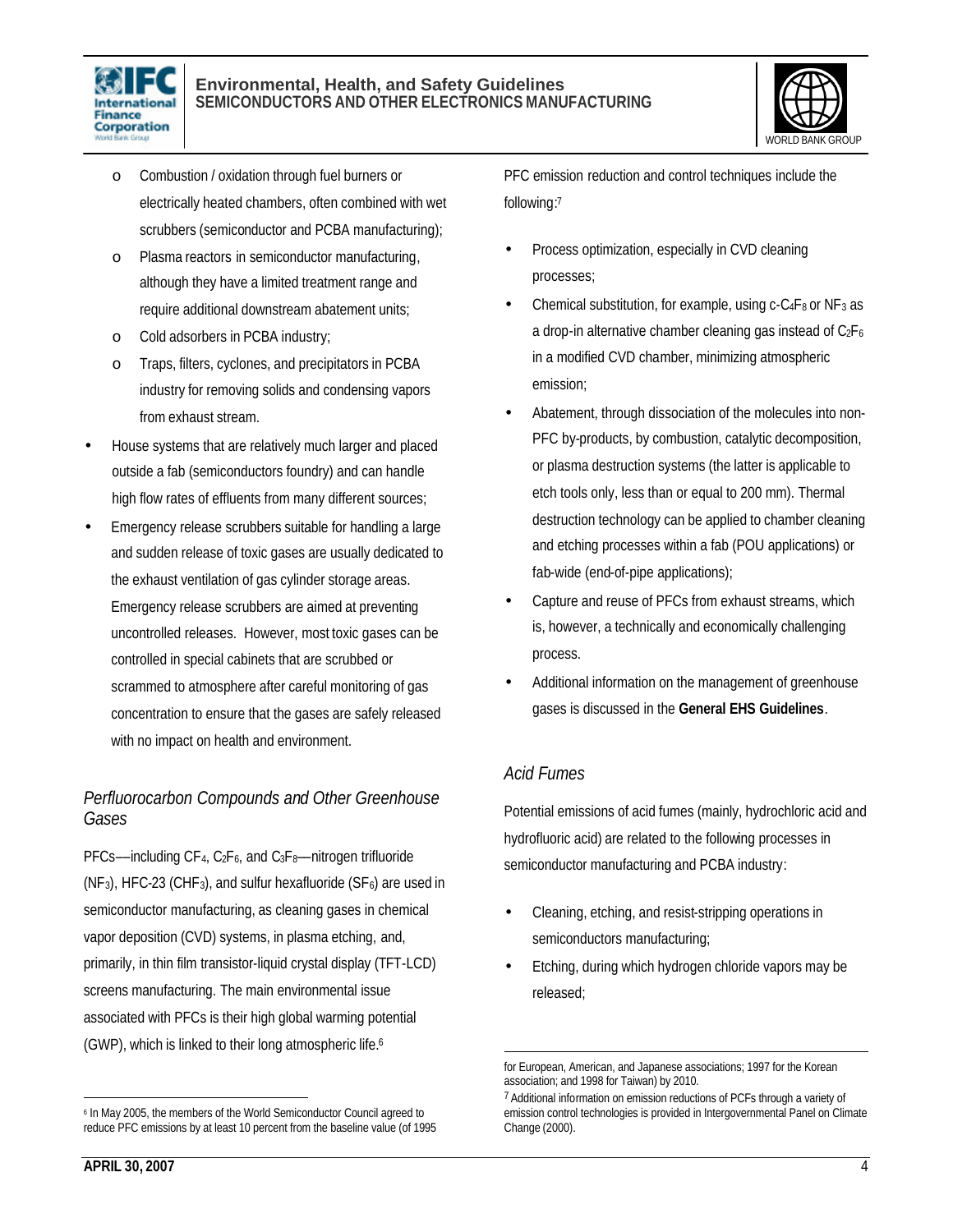



• Cleaning, surface preparations, cupric chloride etching, and plating in PCB manufacturing.

Sulfuric acid aerosol emissions are also associated with the treatment of wafers with acid-etching mixtures. The most commonly used mixture contains sulfuric acid and hydrogen peroxide.

Acid fume emissions are reduced through the installation of horizontal (cross-flow) wet scrubbers or vertical (counterflow) wet scrubbers. Pollution prevention measures also include the following:

- Use of a mist suppressant on bath solution surfaces and use of wetting agents (surfactants);
- Reprocessing sulfuric acid used during wafer fabrication through heating and distillation to purify the acid stream; which is recovered and pumped back into wet stations;
- Installation of plating bath covers and meshpad mist eliminators.

#### *Volatile Organic Compounds*

Volatile organic compounds (VOCs) are primarily used in semiconductor manufacturing and PCBA industry. VOCs may be released in most cleaning and photolithography processes, during resist-drying, developing, and resist-stripping operations. Usually, VOC emissions are adsorbed onto activated carbon systems to facilitate recovery and / or treated by thermal oxidizers. Applicable pollution control techniques or add-on control devices used to control emissions consist of the following:

Regenerative thermal oxidizers, which are usually practical when process exhaust stream volumetric flow rates are above about 3,000 scfm;

- Zeolite rotor concentrators with recuperative thermal oxidizers, which are used to concentrate dilute VOC streams prior to sending them to a destruction or recovery device;
- Fixed bed carbon adsorption with steam stripping for VOC recovery (either reuse or recycling off site);
- Fluidized bed carbon adsorption with hot nitrogen desorption and VOC recovery (either reuse or recycling off site);
- Fluidized bed polymer adsorption with hot nitrogen regeneration and VOC recovery where practical or with recuperative thermal oxidizers.

#### *Nitrogen Oxides*

As in other industrial sectors,  $NO<sub>x</sub>$  emissions in semiconductors manufacturing include by-products of combustion processes. These by-products are derived from heating system boilers, emergency standby power generators, and thermal oxidizers that reduce VOC emissions. Relevant emission prevention and control technologies are presented in the **General EHS Guidelines**.

#### *Dust*

Drilling and routing processes during PCB manufacture generate significant amounts of dust, while semiconductor and PCBA industries are not significant emitters of dust. Some limited dust is generated by laser cutting, trimming, chemical mechanical polishing and backgrinding process in semiconductors manufacturing, as well as from the manufacturing of magnetic devices and passive components. Recommended control measures include:

- Water sedimentation systems
- Abatement with bag filters or electrostatic precipitators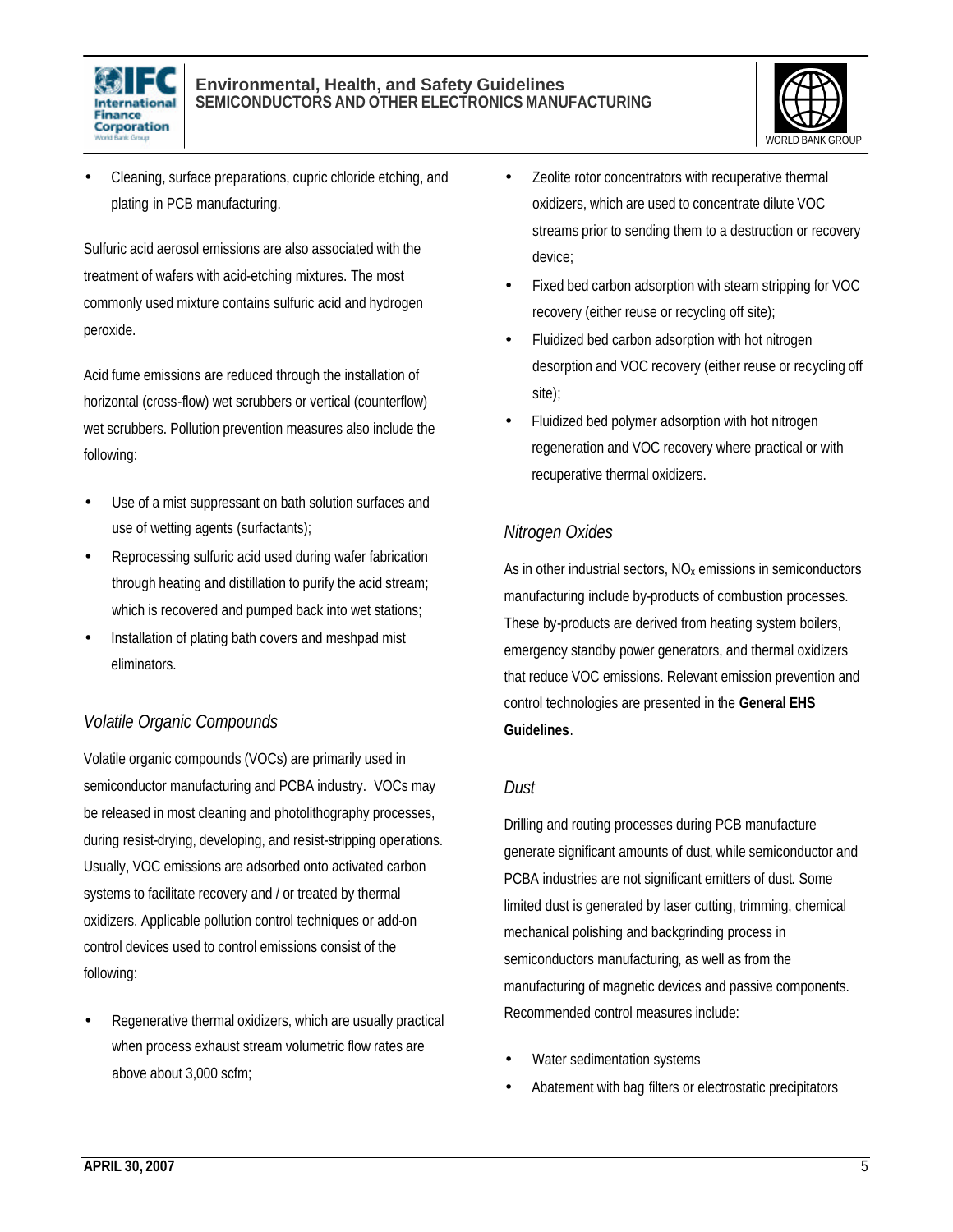



#### **Energy Consumption**

Because there are many thermal processes and wafers handling is highly mechanized, semiconductor manufacturing involves significant energy use, which demands optimal energy consumption. The use of specialized equipment, which combines improved performance efficiency and energy efficiency should be implemented, for example:

- Air-handling equipment that controls humidity and temperature, allowing up to 25 percent of energy saved;
- High-efficiency chillers; and
- Recovering heat from water condensers that use heat exchangers may allow a modern industrial facility to save up to 40 percent of its needs.

Advanced technologies in emissions abatement also provide new equipment with enhanced abatement efficiency and lower energy consumption.

#### **Wastewater**

#### *Industrial Process Wastewater*

Wastewater effluents may be impacted by organic and inorganic compounds, such as metals, acids and alkalis, cyanides and suspended solids. To minimize both water use and potential discharge impacts, rinse water should be recovered to return treated water to the process for reuse.

Process wastewater may include organic compounds, particularly non-chlorinated solvents (e.g. pyrrole-based, aminebased, fluoro / ether-based resists, isopropyl alcohol, and tetramethylammonium hydroxide) from a number of semiconductor and PCBA manufacturing steps, including cleaning, resist drying, developing, and resist stripping; metals from metallization and CMP processes; acids and alkalis from spent cleaning solutions, process operations such as etching, cleaning, and metallization, among others; cyanides from

metallization processes, and suspended solids from film residues and metallic particles (derived from photolithography, metallization, backgrinding, and dicing processes).

#### *Process Wastewater Treatment*

Since the semiconductors and electronics manufacturing operations use a diverse range of raw materials, chemicals and processes, wastewater treatment may require the use of unit operations specific to the manufacturing process in use and the specific contaminant. Techniques for treating industrial process wastewater in this sector include (i) source segregation and pretreatment of wastewater streams containing high concentrations of non-biodegradable compounds using phase separation such as solvent recovery, air stripping, chemical oxidation, adsorption processes, etc. (ii) reduction in heavy metals using chemical precipitation, coagulation and flocculation, electrochemical recovery, ion exchange, etc. (iii) chemical oxidation of cyanides; and (iv) dewatering and disposal of residuals in designated hazardous waste landfills. Additional engineering controls may be required for (i) advanced metals removal using membrane filtration or other physical/chemical treatment technologies, (ii) removal of recalcitrant organics and halogenated organics using activated carbon or advanced chemical oxidation, (iii) reduction in effluent toxicity using appropriate technology (such as reverse osmosis, ion exchange, activated carbon, etc.), and (iv) containment and treatment of volatile organics stripped from various unit operations in the wastewater treatment system.

Management of industrial wastewater and examples of treatment approaches are discussed in the **General EHS Guidelines**. Through use of these technologies and good practice techniques for wastewater management, facilities should meet the Guideline Values for wastewater discharge as indicated in the relevant table of Section 2 of this industry sector document.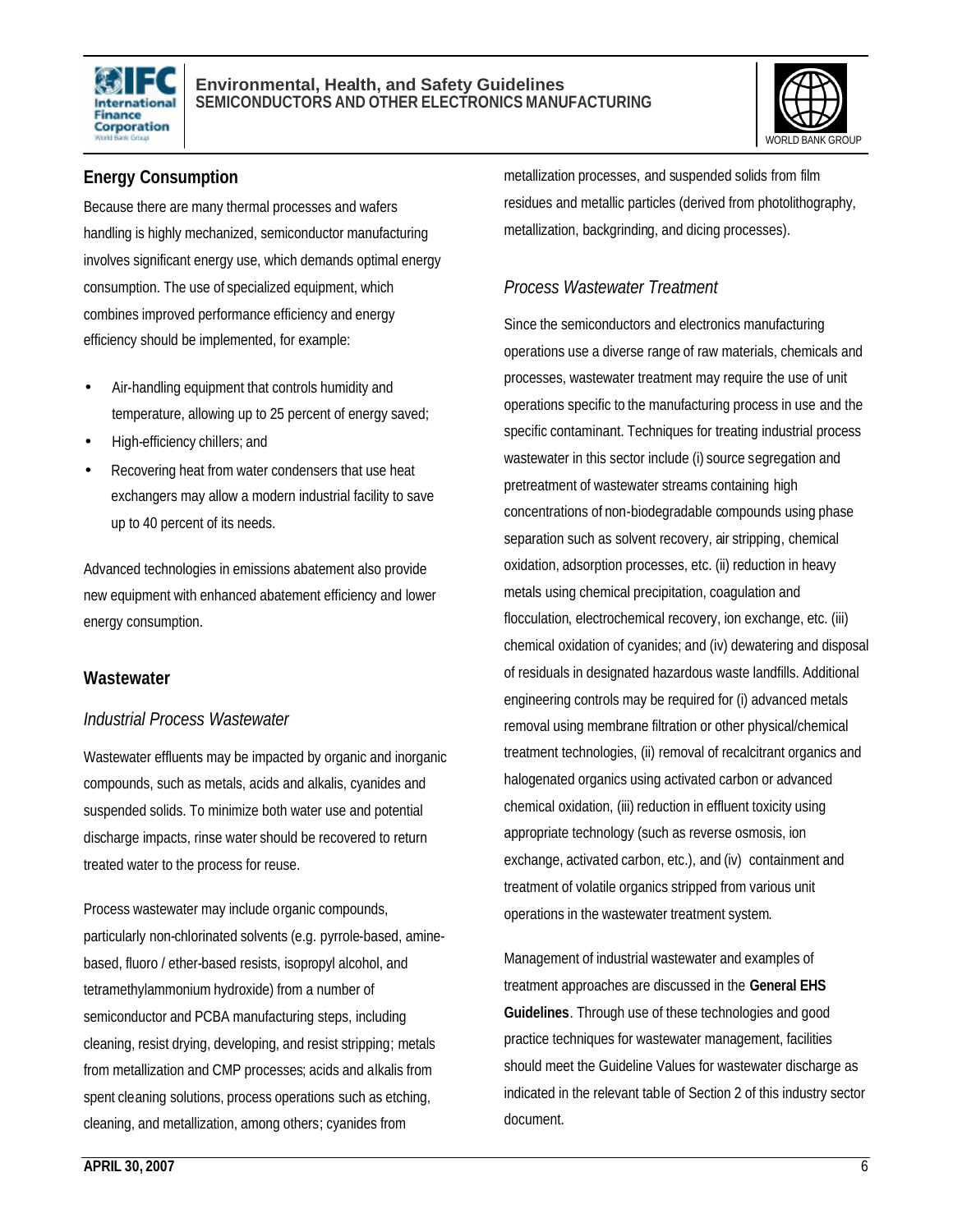



#### *Other Wastewater Streams & Water Consumption*

Guidance on the management of non-contaminated wastewater from utility operations, non-contaminated stormwater, and sanitary sewage is provided in the **General EHS Guidelines**. Contaminated streams should be routed to the treatment system for industrial process wastewater. Recommendations to reduce water consumption, especially where it may be a limited natural resource, are provided in the **General EHS Guidelines**.

#### *Printed Circuit Board (PCB) Manufacturing*

Several pollution prevention measures have been developed in the PCB manufacturing process described in Annex A. Examples of process modifications with environmental benefits include:

- *Board manufacture*: surface mount technology (SMT) rather than plated through-hole technology, injection molded substrate, additive plating;
- *Cleaning and surface preparation*: use of non-chelating cleaners, extend bath life, improve rinse efficiency, counter current cleaning, and recycle/reuse cleaners and rinses;
- *Pattern printing and masking*: aqueous processable resist, screen printing to replace photolithography, ink-jet printing, dry photoresist, recycle/reuse photoresist strippers, segregate streams, and recover metals;
- *Electroplating and electroless plating*: replace by mechanical board production, non-cyanide baths, extend bath life, recycle/reuse cleaners and rinses, improve rinse efficiency, countercurrent rinsing, segregate streams, and recover metals.
- *Etching*: use differential plating, non-chelated etchants and non-chrome etchant, pattern versus panel plating, additive versus subtractive process, and recycle/reuse etchants;
- Metal recovery by regenerative electrowinning and ionexchange technologies results in a near zero effluent

discharge for segregated metal bearing streams. Heavy metals are recovered to metal sheets, which eliminate 95% of sludge disposal. Metal-bearing sludges that are not treated for recovery of metals should be disposed in secure landfills.

### **1.2 Occupational Health and Safety**

Occupational health and safety hazards in semiconductors and other electronic manufacturing projects primarily include the following:

- Exposure to material released by substrates during handling or mechanical manipulation;
- Exposure to hazardous process chemicals, including metallic powders;
- Physical hazards and exposure to energy hazards (kinetic, electrical, pneumatic and hydraulic);
- Exposure to Ionizing and nonionizing radiation and lasers.

#### **Substrates**

While silicon-based semiconductor substrates (silicon dioxide) are non toxic dust arising from their manufacture and use can be hazardous. However GaAs and indium phosphide (InP) substrates pose more serious health and physical impacts. The most common exposure pathway for GaAs and InP is inhalation of particulates. Because of the high toxicity of arsenic and indium, both of these compounds have low occupational exposure levels. InP is flammable and can react with water vapor and acids to form phosphine, a toxic and flammable gas. GaAs is a hazard when ground, cut, or polished.

Prevention and control of these hazards involve the adoption of engineering and administrative controls to safeguard workers. The following precautions in use are commonly adopted: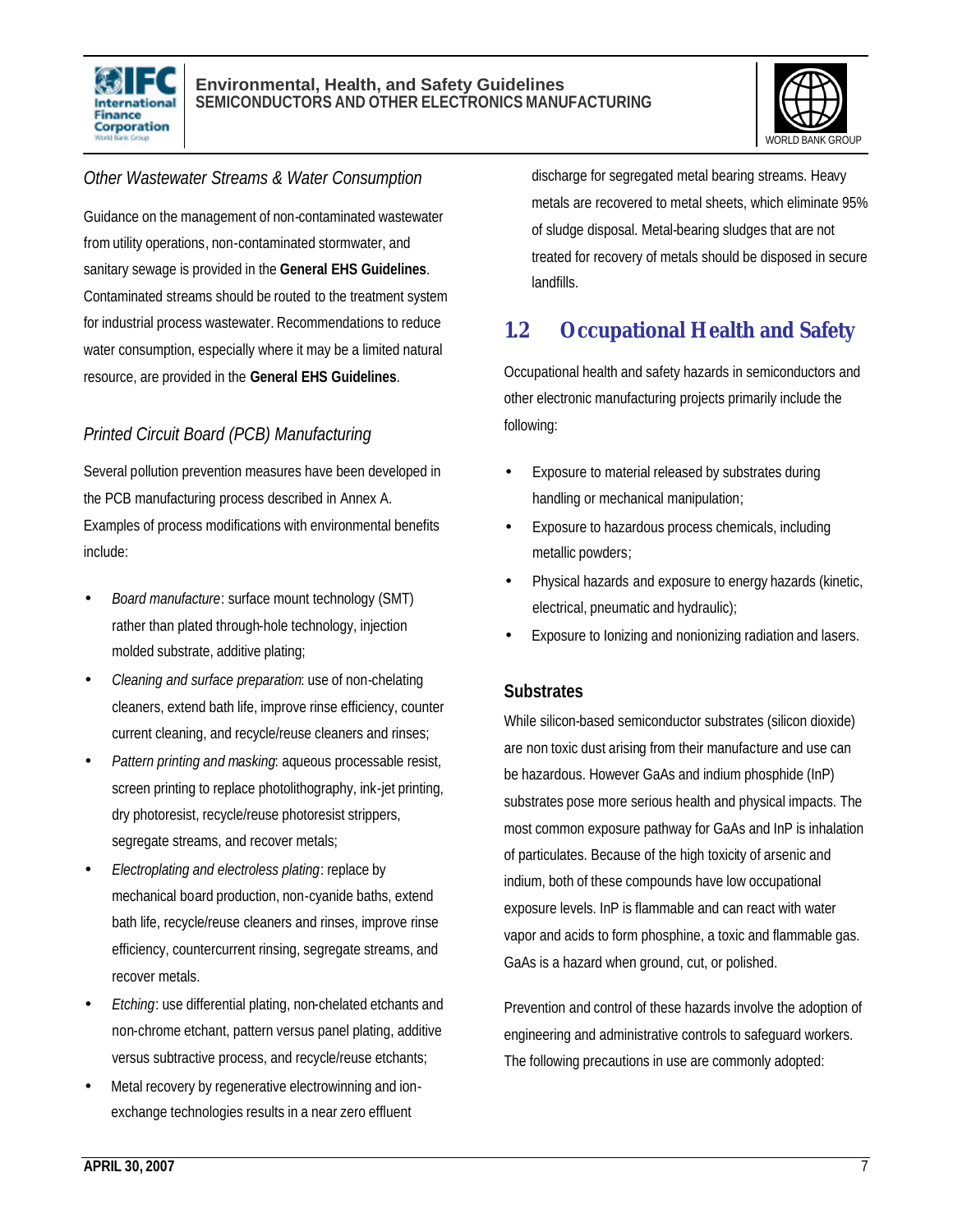



- Use of local extraction from grinding or wet lapping. These operations should be done wet, and residues should be carefully rinsed. Dry grinding or lapping of GaAs should be avoided;
- Extraction and ventilation should be used for all processes involving these substrates, including cutting, grinding, polishing or etching operations;
- Clothes should be periodically cleaned to prevent contamination, and good hygiene practices should be promoted;
- Excessive heating should be avoided, and contact with strong acid reducing agents to produce highly toxic arsine or phosphine gas should be carefully avoided;
- Arsine and phosphine feedstocks should be housed in reduced-pressure containers.

#### **Hazardous Process Chemicals**

The semiconductors and electronics manufacturing process may include the use of numerous potentially hazardous chemicals. 8 Metallic powders also may be present in the manufacture of passive components and magnetic devices. Material-specific chemical protection programs should be developed and implemented as described detailed in the **General EHS Guideline**. Worker should be protected from exposure to process chemicals including but not limited to: acids, bases, solvents, metals powders and metal sludge as well as toxic, cryogenic and pyrophoric gases. Additional, sector specific recommendations include:

- Substitutions of hazardous materials, such as ethylenebased glycol ethers, with less hazardous substitutes in semiconductor manufacturing;
- If silane (SiH4) or other potentially hazardous gases (e.g., HF, H2) are used in semiconductor manufacturing, installation of integrated alarm systems with gas detectors and alarms set at regulatory or industry established safety margins;
- Use of isolated, automated, manufacturing systems to prevent worker exposure when hazardous chemical substitution is not feasible in both semiconductor and PCB assembly industry;
- Use of engineering controls such as dust and vapor extraction and ventilation systems to remove airborne compounds from work area should be installed in both semiconductor and PCB assembly industry.

#### **Physical Hazards and Energy Hazards**

Physical hazards potentially present in semiconductor and electronic manufacturing include the movement of heavy objects––for example, large wafer carriers (especially for the 300 mm wafer size) and final packaged products, and work in proximity to automated equipment. General recommendations for the prevention and management of physical and energy (including kinetic, electrical, pneumatic and hydraulic) hazards in the workplace are presented in the **General EHS Guidelines.** 

#### **Ionizing and Non-ionizing Radiation and Lasers**

The manufacturing process may include sources of ionizing radiation such as x-rays, gamma rays, and alpha and beta particles, all of which are characterized by a short wavelength and high energy. Potential types of nonionizing radiation in the manufacturing process may include radio frequency radiation (used in equipment producing plasma), UV radiation, infrared radiation, and visible light. Non-ionizing radiation may be

 $\overline{a}$ 

<sup>&</sup>lt;sup>8</sup> A sample list includes: acetone, ammonia, ammonium hydroxide, arsine, boron trifluoride, carbon dioxide chlorine, chlorine trifluoride, diborane, dichlorosilane, disilane, fluorine, gallium arsenide, germane, hydrochloric acid, hydrofluoric acid, hydrogen, indium phosphide, methane, nitric acid, nitric oxide, nitrogen fluoride, nitrous oxide, ozone, phosphorus oxychloride, phosphine, phosphoric acid, silane, sulfuric acid, tetrafluoro methane, trichlorosilane, trimethyl arsenic, and trimethyl Indium.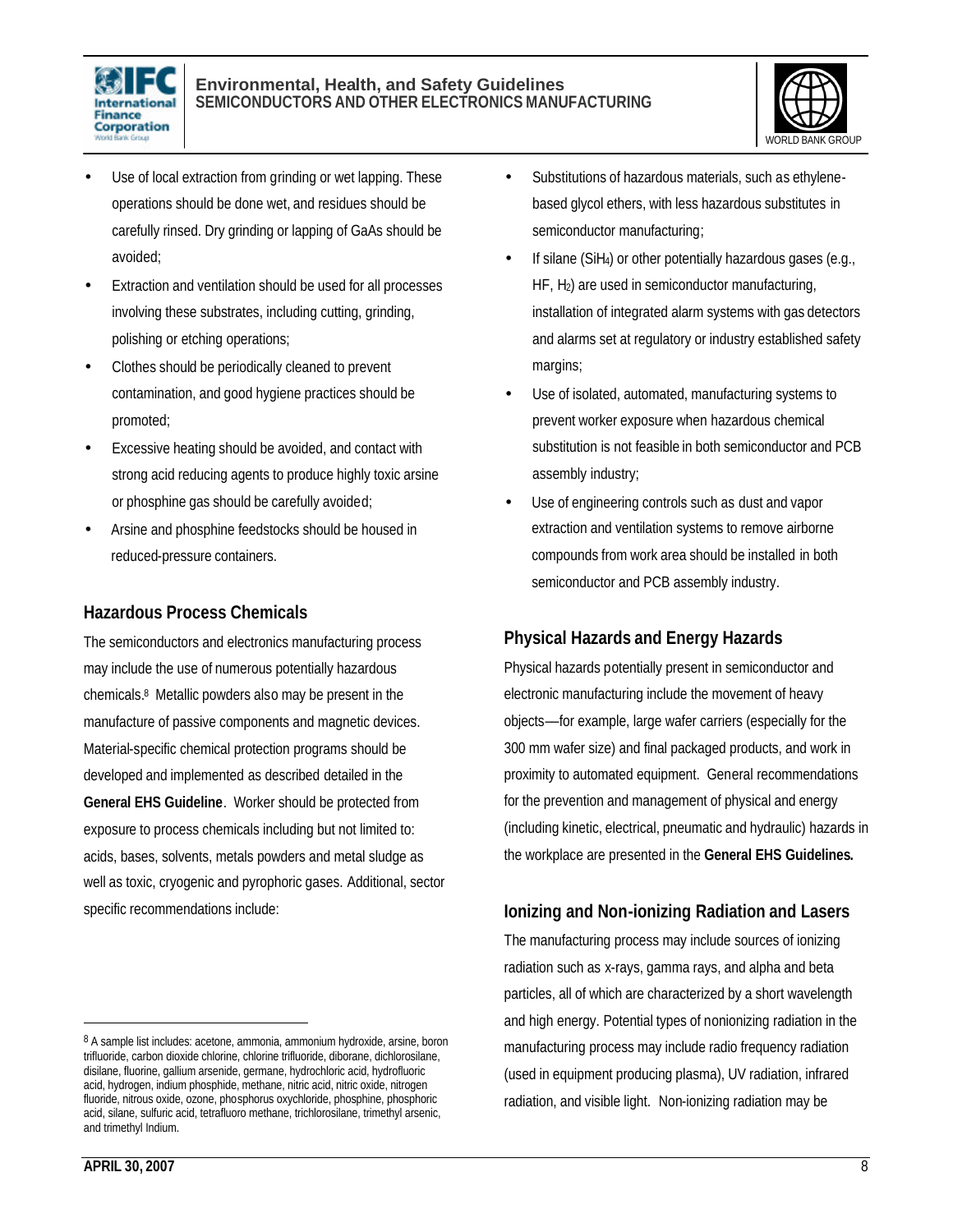



produced by some types of high-powered heaters, test equipment, and high-powered antennas.

Lasers are classified by their ability to damage the eyes or skin. If directed or reflected on an object, laser light can be partially absorbed, raising the temperature and causing an alteration of the exposed material.

Exposures to radiation sources should be prevented through use of protective enclosures and interlock for source equipment, and worker training in the importance and maintenance of these enclosures and interlocks. Additional information of radiation exposure is presented in the **General EHS Guidelines.**

Engineering controls, such as protective housing with interlocks, protective filter installations, and system interlocks, should be installed to prevent hazards from laser use.

### **1.3 Community Health and Safety**

Community health and safety impacts during the operation, construction and decommissioning of semiconductors and other electronics manufacturing plants are similar to those of most industrial facilities and are discussed in the **General EHS Guidelines**.

## **2.0 Performance Indicators and Industry Benchmarks**

### **2.1 Environment**

#### **Emissions and Effluent Guidelines**

Tables 1 and 2 present effluent and emission guidelines for this sector. Guideline values for process emissions and effluents in this sector are indicative of good international industry practice as reflected in relevant standards of countries with recognized regulatory frameworks. These guidelines are achievable under

normal operating conditions in appropriately designed and operated facilities through the application of pollution prevention and control techniques discussed in the preceding sections of this document. These levels should be achieved, without dilution, at least 95 percent of the time that the plant or unit is operating, to be calculated as a proportion of annual operating hours. Deviation from these levels in consideration of specific, local project conditions should be justified in the environmental assessment.

Effluent guidelines are applicable for direct discharges of treated effluents to surface waters for general use. Site-specific discharge levels may be established based on the availability and conditions in use of publicly operated sewage collection and treatment systems or, if discharged directly to surface waters, on the receiving water use classification as described in the **General EHS Guidelines**.

Emissions guidelines are applicable to process emissions. Combustion source emissions guidelines associated with heat and power-generation activities from sources with a heat input capacity equal to or lower than 50 MWth are addressed in the **General EHS Guidelines** with larger power source emissions addressed in the **EHS Guidelines for Thermal Power**. Guidance on ambient considerations based on the total load of emissions is provided in the **General EHS Guidelines**.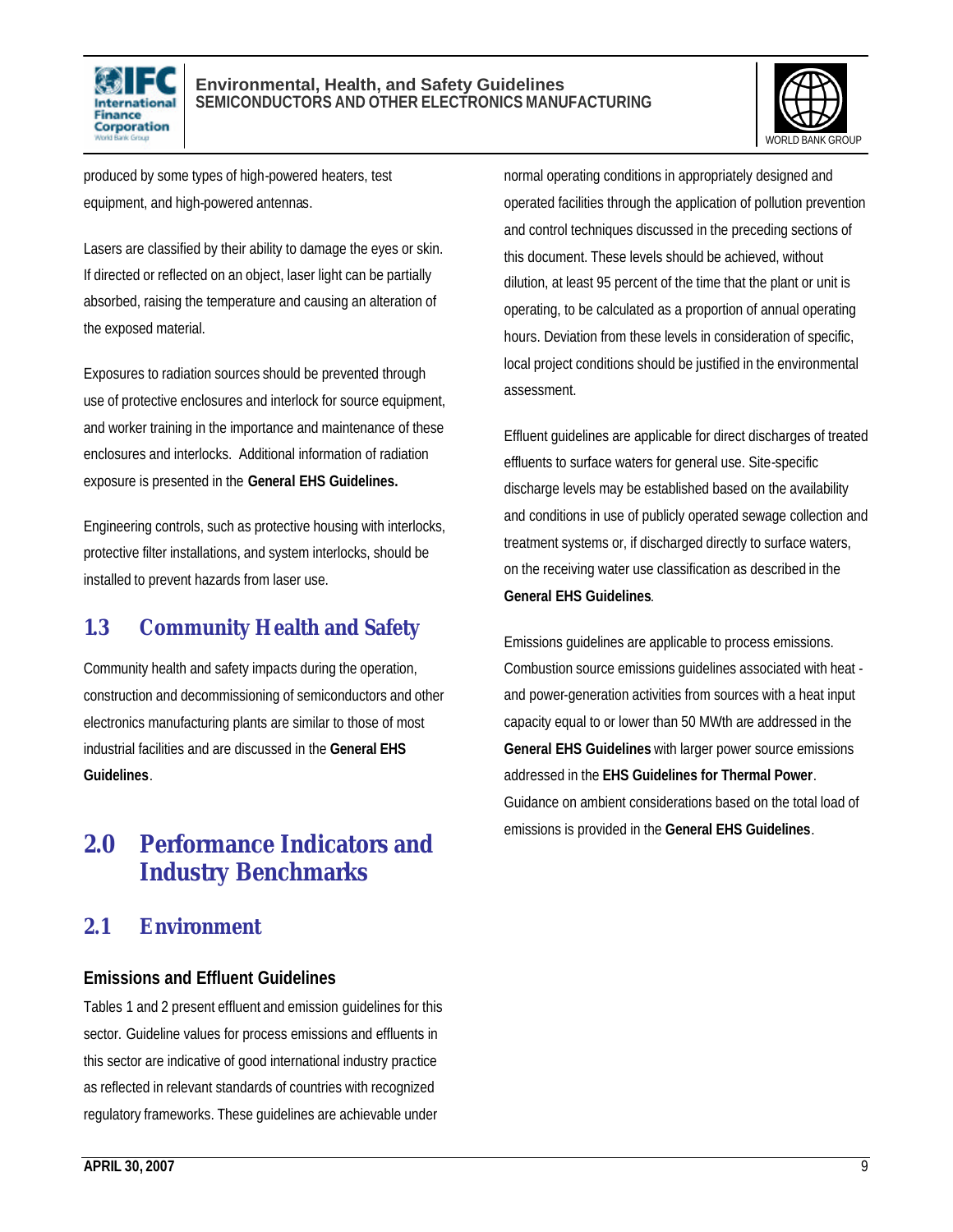



| Table 1. Effluent levels                                                   |              |                        |  |  |
|----------------------------------------------------------------------------|--------------|------------------------|--|--|
| <b>Pollutants</b>                                                          | <b>Units</b> | <b>Guideline Value</b> |  |  |
| pH                                                                         |              | $6 - 9$                |  |  |
| <b>COD</b>                                                                 | mg/L         | 160                    |  |  |
| BOD <sub>5</sub>                                                           | mg/L         | 50                     |  |  |
| <b>Total suspended solids</b>                                              | mg/L         | 50                     |  |  |
| Oil and grease                                                             | mg/L         | 10                     |  |  |
| <b>Total phosphorus</b>                                                    | mg/L         | $\overline{2}$         |  |  |
| Fluoride                                                                   | mq/L         | 5                      |  |  |
| Ammonia                                                                    | mg/L         | 10                     |  |  |
| Cyanide (total)                                                            | mq/L         | 1                      |  |  |
| Cyanide (free)                                                             | mg/L         | 0.1                    |  |  |
| AOX (adsorbable organic<br>bound halogens)                                 | mg/L         | 0.5                    |  |  |
| <b>Arsenic</b>                                                             | mg/L         | 0.1                    |  |  |
| Chromium (hexavalent)                                                      | mg/L         | 0.1                    |  |  |
| Chromium (total)                                                           | mq/L         | 0.5                    |  |  |
| Cadmium                                                                    | mg/L         | 0.1                    |  |  |
| Copper                                                                     | mg/L         | 0.5                    |  |  |
| Lead                                                                       | mg/L         | 0.1                    |  |  |
| Mercury                                                                    | mg/L         | 0.01                   |  |  |
| <b>Nickel</b>                                                              | mg/L         | 0.5                    |  |  |
| Tin                                                                        | mg/L         | $\overline{2}$         |  |  |
| <b>Silver</b>                                                              | mg/L         | 0.1                    |  |  |
| Selenium                                                                   | mq/L         | 1                      |  |  |
| Zinc                                                                       | mg/L         | 2                      |  |  |
| Temperature increase                                                       | $\circ$ C    | $<$ 3a                 |  |  |
| a At the edge of a scientifically established mixing zone which takes into |              |                        |  |  |

**<sup>a</sup>** At the edge of a scientifically established mixing zone which takes into account ambient water quality, receiving water use, potential receptors and assimilative capacity.

| Table 2. Air emission levels <sup>c</sup>                        |                    |                        |  |  |
|------------------------------------------------------------------|--------------------|------------------------|--|--|
| <b>Pollutants</b>                                                | <b>Units</b>       | <b>Guideline Value</b> |  |  |
| <b>VOCa</b>                                                      | mg/Nm <sup>3</sup> | 20                     |  |  |
| Organic HAP <sup>b</sup>                                         | Ppmv               | 20                     |  |  |
| Inorganic HAP <sup>b</sup>                                       | Ppmv               | 0.42                   |  |  |
| HCI                                                              | mg/Nm <sup>3</sup> | 10                     |  |  |
| <b>HF</b>                                                        | mg/Nm <sup>3</sup> | 5                      |  |  |
| Phosphine                                                        | mg/Nm <sup>3</sup> | 0.5                    |  |  |
| Arsine and As<br>compounds                                       | mg/Nm <sup>3</sup> | 0.5                    |  |  |
| Ammonia                                                          | mg/Nm <sup>3</sup> | 30                     |  |  |
| Acetone                                                          | mg/Nm <sup>3</sup> | 150                    |  |  |
| NOTES:<br><sup>a</sup> Applicable to surface cleaning processes. |                    |                        |  |  |

b Industry-specific hazardous air pollutants (HAPs) include: antimony compounds, arsenic compounds, arsine, carbon tetrachloride, catechol, chlorine, chromium compounds, ethyl acrilate, ethylbenzene, ethylene glycol, hydrochloric acid, hydrofluoric acid, lead compounds, methanol, methyl isobutyl ketone, methylene chloride, nickel compounds, perchloroethylene, phosphine, phosphorous, toluene, 1,1,1 trichloroethane, trichloroethylene (phased-out), xylenes. Current industry practice is not to use ethylbenzene, toluene, xylene, methylene chloride, carbon tetrachloride, chromium compounds, perchloroethylene, 1,1,1 trichloroethane, or trichloroethylene. <sup>c</sup> At 3 percent O<sub>2</sub>.

#### **Resource Use and Waste Generation**

Table 3 provides examples of resource consumption indicators for energy and water, in addition to waste generation in this sector. Industry benchmark values are provided for comparative purposes only and individual projects should target continual improvement in these areas.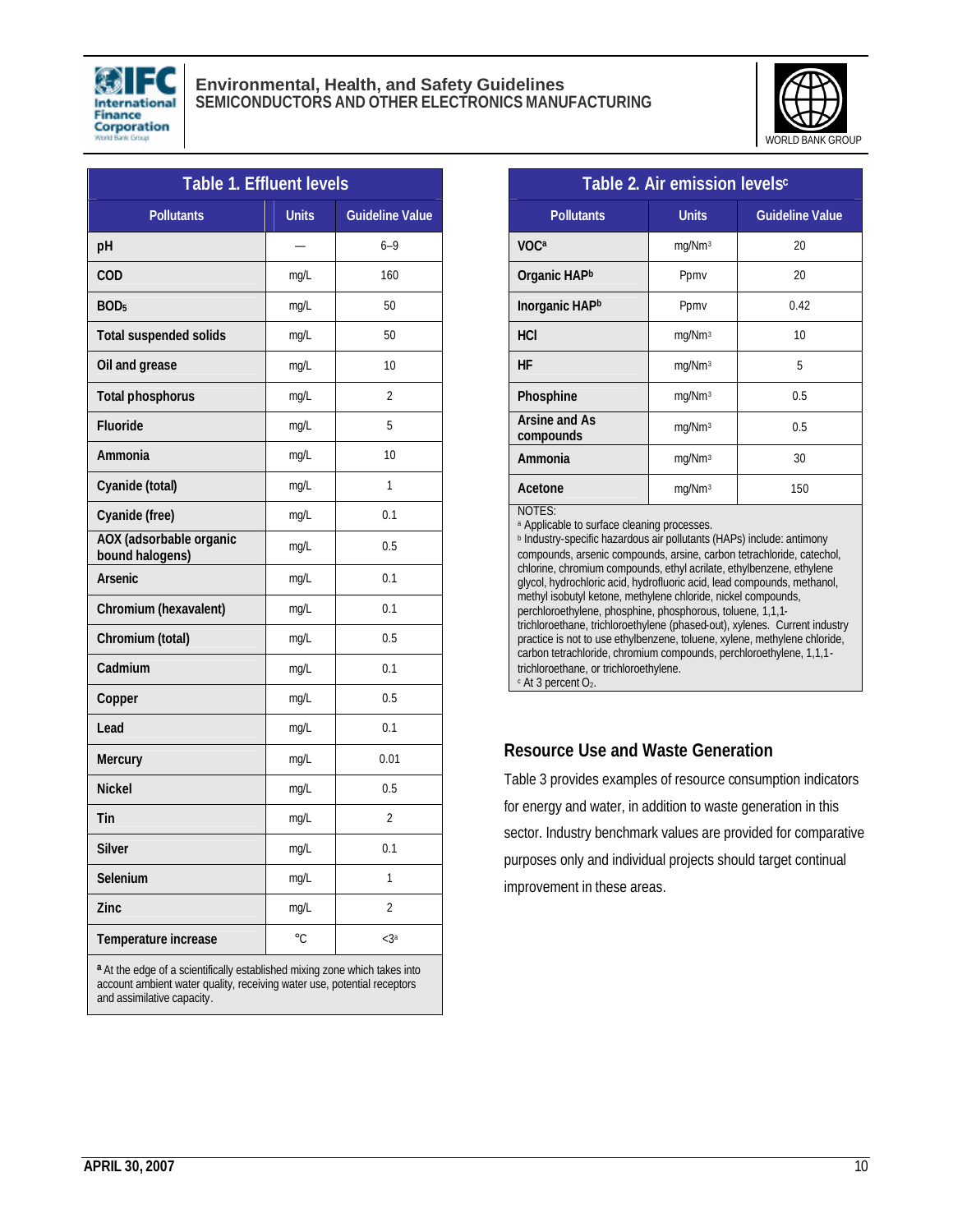



| Table 3. Water and energy consumption and<br>waste generation                                                                                                                         |                                      |                              |  |  |
|---------------------------------------------------------------------------------------------------------------------------------------------------------------------------------------|--------------------------------------|------------------------------|--|--|
| Inputs per unit of product                                                                                                                                                            | <b>Unit</b>                          | <b>Industry</b><br>benchmark |  |  |
| Water<br>Wet bench ultrapure water<br>(UPW) use                                                                                                                                       | 42<br>I/300-mm wafer<br>pass         |                              |  |  |
| <b>UPW consumption</b>                                                                                                                                                                | I/200-mm wafer                       | 4000-8000                    |  |  |
| Net feed water use                                                                                                                                                                    | l/cm <sup>2</sup>                    | $8 - 10$                     |  |  |
| Fab UPW use                                                                                                                                                                           | l/cm <sup>2</sup>                    | $4 - 6$                      |  |  |
| Energy<br><b>Total fab tools</b>                                                                                                                                                      | kWh/cm <sup>2</sup> per<br>wafer out | $0.3 - 0.4$                  |  |  |
| Total fab support systems                                                                                                                                                             |                                      | $0.5 - 0.6$                  |  |  |
| Outputs per unit of product                                                                                                                                                           | <b>Unit</b>                          | <b>Industry</b><br>benchmark |  |  |
| <b>Waste<sup>a</sup></b><br>Hazardous liquid waste<br>recycle and reuse                                                                                                               | %<br>80                              |                              |  |  |
| Solid waste recycle and reuse                                                                                                                                                         | %<br>85                              |                              |  |  |
| <b>NOTES:</b><br><sup>a</sup> The semiconductor manufacturers should aim at realizing a "zero waste"<br>plant.<br>Source: International Technology Roadmap for Semiconductors (2005). |                                      |                              |  |  |

#### **Environmental Monitoring**

Environmental monitoring programs for this sector should be implemented to address all activities that have been identified to have potentially significant impacts on the environment, during normal operations and upset conditions. Environmental monitoring activities should be based on direct or indirect indicators of emissions, effluents, and resource use applicable to the particular project.

Monitoring frequency should be sufficient to provide representative data for the parameter being monitored. Monitoring should be conducted by trained individuals following monitoring and record-keeping procedures and using properly calibrated and maintained equipment. Monitoring data should be analyzed and reviewed at regular intervals and compared with the operating standards so that any necessary corrective actions can be taken. Additional guidance on applicable

sampling and analytical methods for emissions and effluents is provided in the **General EHS Guidelines.**

## **2.2 Occupational Health and Safety**

#### **Occupational Health and Safety Guidelines**

Occupational health and safety performance should be evaluated against internationally published exposure guidelines, of which examples include the Threshold Limit Value (TLV®) occupational exposure guidelines and Biological Exposure Indices (BEIs®) published by American Conference of Governmental Industrial Hygienists (ACGIH),<sup>9</sup> the Pocket Guide to Chemical Hazards published by the United States National Institute for Occupational Health and Safety (NIOSH),<sup>10</sup> Permissible Exposure Limits (PELs) published by the Occupational Safety and Health Administration of the United States (OSHA),<sup>11</sup> Indicative Occupational Exposure Limit Values published by European Union member states,12 or other similar sources.

<sup>1</sup> <sup>9</sup> Available at: http://www.acgih.org/TLV/ and http://www.acgih.org/store/

<sup>10</sup> Available at: http://www.cdc.gov/niosh/npg/

<sup>11</sup> Available at:

http://www.osha.gov/pls/oshaweb/owadisp.show\_document?p\_table=STANDAR DS&p\_id=9992

<sup>12</sup> Available at: http://europe.osha.eu.int/good\_practice/risks/ds/oel/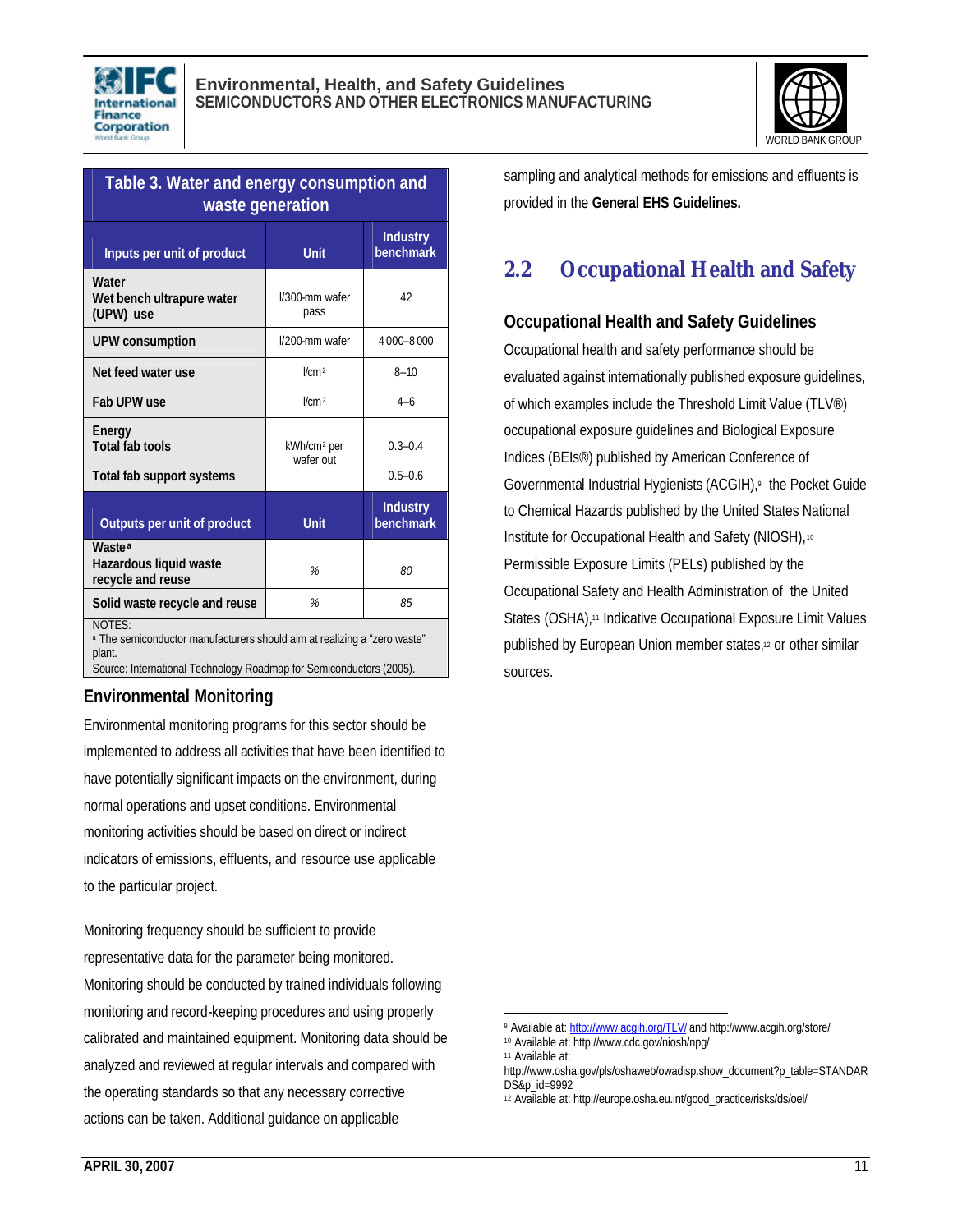



#### **Accident and Fatality Rates**

Projects should try to reduce the number of accidents among project workers (whether directly employed or subcontracted) to a rate of zero, especially accidents that could result in lost work time, different levels of disability, or even fatalities. Facility rates may be benchmarked against the performance of facilities in this sector in developed countries through consultation with published sources (e.g. US Bureau of Labor Statistics and UK Health and Safety Executive)13.

#### **Occupational Health and Safety Monitoring**

The working environment should be monitored for occupational hazards relevant to the specific project. Monitoring should be designed and implemented by accredited professions<sup>14</sup> as part of an occupational health and safety monitoring program. Facilities should also maintain a record of occupational accidents and diseases and dangerous occurrences and accidents. Additional guidance on occupational health and safety monitoring programs is provided in the **General EHS Guidelines**.

 $\overline{a}$ 

<sup>13</sup> Available at: http://www.bls.gov/iif/ and

http://www.hse.gov.uk/statistics/index.htm

<sup>14</sup> Accredited professions may include certified industrial hygienists, registered occupational hygienists, or certified safety professionals, or their equivalent.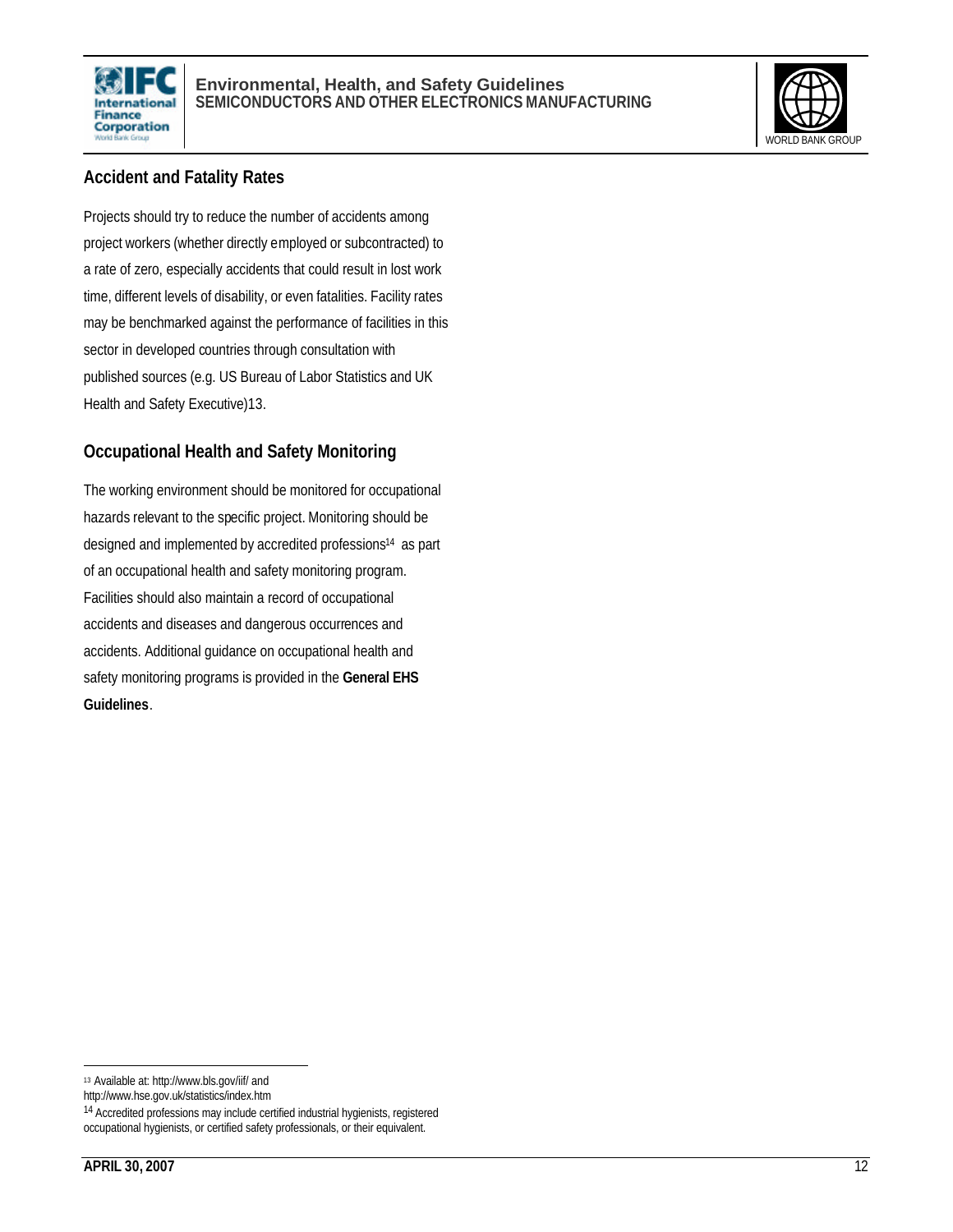



## **3.0 References and Additional Sources**

Australian National Pollutant Inventory. 1999. Emission Estimation Technique Manual for the Electronics and Computer Industry. Queensland, Australia.

Eastern Research Group. 1999. Preferred and Alternative Methods for Estimating Air Emissions from Semiconductors Manufacturing. Prepared for US EPA, Point Sources Committee. Morrisville, North Carolina.

European Commission. 2005. Reference Document on Best Available Techniques for Surface Treatment of Metals and Plastics. Sevilla, Spain

European Union. 2003a. Directive 2002/95/EC on Restriction of the Use of Certain Hazardous Substances in Electrical and Electronic Equipment. Brussels, Belgium.

European Union. 2003b. Directive 2002/96/EC on Waste Electrical and Electronic Equipment (WEEE). Brussels, Belgium.

Geng, Hwaiyu. 2005. Semiconductor Manufacturing Handbook*.* McGraw-Hill. New York, New York.

German Federal Government. 2002. First General Administrative Regulation Pertaining the Federal Immission Control Act (Technical Instructions on Air Quality Control – TA Luft). Berlin, Germany.

German Federal Ministry for the Environment, Nature Conservation and Nuclear Safety. 2004. Promulgation of the New Version of the Ordinance on Requirements for the Discharge of Waste Water into Waters (Waste Water Ordinance - AbwV) of 17. June 2004. Berlin, Germany.

Harper, C.A. 1997. Passive Electronic Component Handbook*.* McGraw-Hill. New York, New York.

Helsinki Commission (Helcom). 2002. Reduction of Discharges and Emissions from the Metal Surface Treatment. Recommendation 23/7. Helsinki, Finland.

Intel. 2004. Environmental, Health and Safety Report. Available at http://www.intel.com/intel/other/ehs/ (accessed on March 2006)

Intergovernmental Panel on Climate Change (IPCC). 2000. Good Practice and Uncertainty Management in National Greenhouse Gas Inventories. Available at http://www.ipcc-nggip.iges.or.jp/public/gp/english/ (accessed on June 2006)

International Technology Roadmap for Semiconductors. 2005. Environmental, Safety and Health. Available at *http://public.itrs.net/* (accessed on March 2006).

Ireland Environmental Protection Agency. 1996. Integrated Pollution Control Licensing. Batneec Guidance Note for the Manufacture of Integrated Circuits and Printed Circuit Boards. Ardcavan, Ireland.

McLyman, Colonel Wm. T. 2002. High Reliability Magnetic Devices: Design and Fabrication. CRC Edition. London, United Kingdom.

New York State Department of Environmental Conservation, Pollution Prevention Unit. 1999. Environmental Compliance and Pollution Prevention Guide for the Electronics and Computer Industry. New York, New York.

Semiconductor Equipment and Materials International (SEMI). Guideline F5-90. Guide for Gaseous Exhaust Emissions. Available at http://wps2a.semi.org/wps/portal/\_pagr/118/\_pa.118/190 (accessed on March 2006)**.**

Semiconductor Industry Association. 2000. Occupational Health System 2000 Annual Survey of Work Injuries and Illnesses. San Jose, California**.**

US Environmental Protection Agency (EPA). 1995. Electronic and Computer Industry, Sector Notebook Project. Washington, DC.

US EPA. 1998. Reduction of Arsenic Wastes in the Semiconductor Industry. EPA/600/R-02/089. Washington, DC.

US EPA. 2001. Proposed Air Toxics Rule for Semiconductor Manufacturing. Fact Sheet. Washington, DC.

US EPA. 2002. 40 CFR Part 63 National Emission Standards for Hazardous Air Pollutants for Semiconductor Manufacturing. Washington, DC.

US EPA. Design of the Environment. Printed Wiring Board. Section A, Clean Air Act Requirements. Washington, DC. Available at http://www.epa.gov/oppt/dfe/pubs/index.htm#pwb (accessed on March 2006)

US EPA. 40 CFR Part 413. Electroplating Point Source Category. Washington, DC.

US EPA. 40 CFR Part 433. Metal Finishing Point Source Category. Washington, DC.

US EPA. 40 CFR Part 469. Electrical and Electronic Components Point Source Category. Washington, DC.

World Semiconductor Council (WCS). 1999. Position Paper Regarding PFC Emissions Reduction Goal, April 26, 1999. Fiuggi, Italy.

World Semiconductor Council (WSC). 2005. Joint Statement on the Ninth Meeting. May 19, 2005, Kyoto, Japan.

WSC and SEMI. 2006. Agreement for PFOS. Voluntary Semiconductor Industry Commitment. Available at http://www.sia-online.org/pre\_stat.cfm?ID=294 (accessed on April 2007)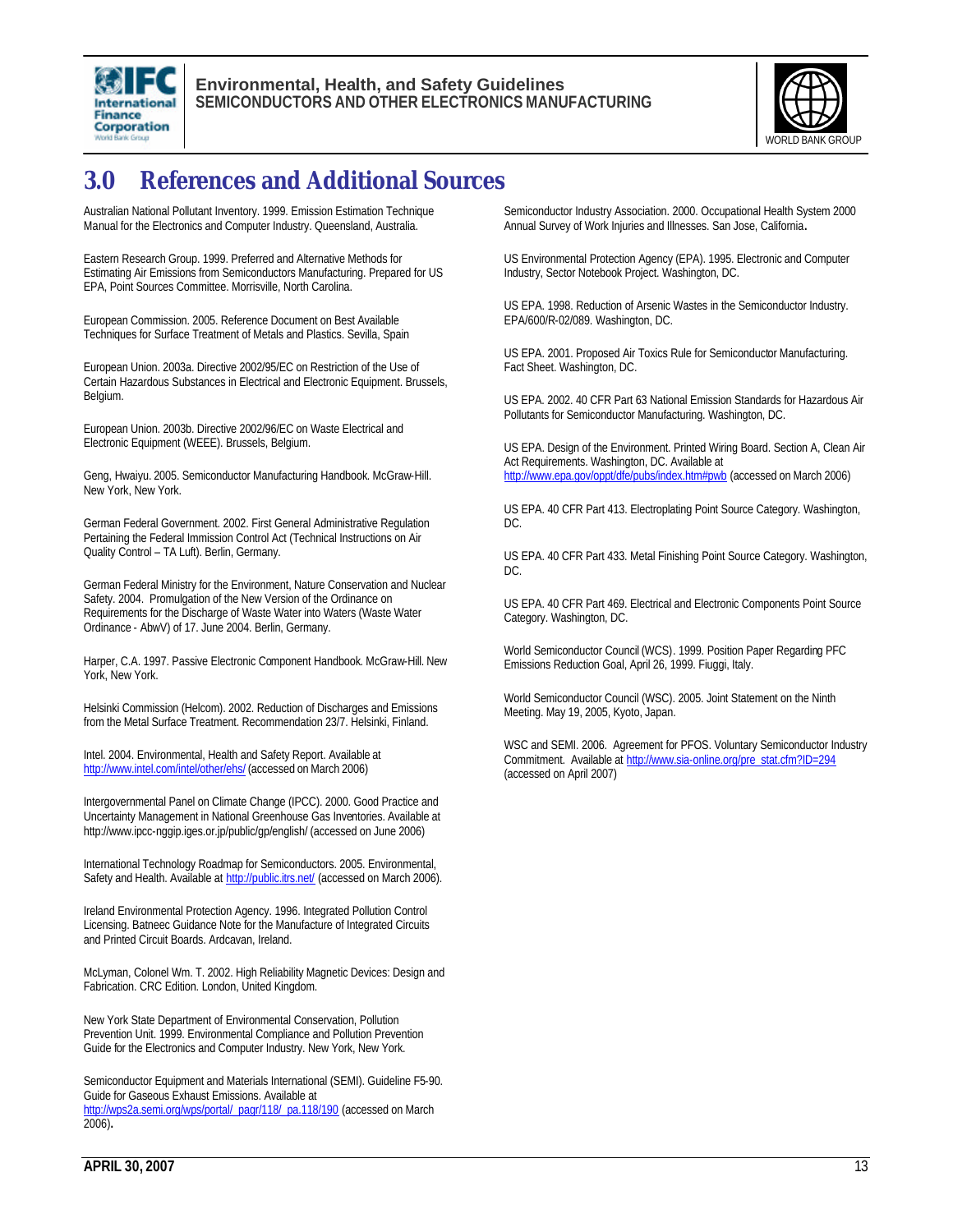



## **Annex A: General Description of Industry Activities**

The electronics industry includes the manufacturing of semiconductors, printed circuit boards (PCBs), printed wiring assemblies (PWAs), screens, passive components, and magnetic devices.

#### **Semiconductors Manufacturing**

Semiconductors manufacturing uses silicon, silicon carbide (SiC), gallium arsenide (GaAs), metals, chemicals, water, and energy. The purity of all materials must be very high, so specialty gas systems, automated chemical handling systems, and clean dry air (CDA) systems in the clean rooms are essential, especially in photolithography. An ultrapure water (UPW) system is also necessary, because semiconductor manufacturing needs a large volume of UPW, primarily in wetcleaning processes, but also in acid etching, solvent processes, and tool-cleaning processes. Many new fabs are reducing water consumption by recycling an important portion of the wastewater that is derived from rinsing steps. This process does not add significantly to water contaminants. Because integrated circuits are becoming smaller, vibration control and foundation design of the facility have become more significant.

The manufacturing process includes hundreds of operations that are performed layer by layer on a solid crystalline material, mainly silicon, and more recently on silicon carbide (SiC). Gallium arsenide (GaAs) is used for many military and commercial applications, including lasers, light-emitting diodes (LED), and communication devices (for example, cellular phones use GaAs chips as microwave oscillators).

Semiconductor manufacturing includes two basic series of operations: manufacturing of semiconductor wafers and Assembly, Packaging, and Test (APT), which is the assembly of wafers into usable integrated circuits.

*Figure A.1* (last page) summarizes the main steps in semiconductors manufacturing, highlighting inputs of chemicals and other fluids, and emissions / effluents / waste generation points.

Semiconductor wafer manufacture needs a uniform crystalline multilayer structure of silicon (silicon wafer), which is obtained using controlled techniques, such as chemical vapor deposition (CVD) or molecular beam epitaxy (MBE). Subsequently, a thin layer of silicon dioxide, which insulates and protects the silicon, is formed over the silicon wafer by heat treatment in a high temperature furnace (900°C to 1,200°C). Then, the wafer is uniformly coated with a thin light-sensitive material, called photoresist (positive or negative), and is exposed to ultraviolet light or x-rays passing through a glass mask or stencil, previously created with the circuit pattern.

Positive photoresist becomes soluble in the exposed areas and can be removed by chemical developers, revealing the pattern of the photoresist made by the mask on the silicon dioxide (developing). Silicon dioxide is then removed through wet or dry etching: the former treatment uses acids, bases, or caustic solutions; the latter, also called plasma etching, uses a reactive ionized gas and provides a higher resolution and less wastes. The excess photoresist is finally removed by solvent or plasma stripping. By repeating the steps (up to 25 to 30 times) from silicon oxidation through photoresist removal and using different masks, different regions are formed on the layers and are insulated from each other. This entire process is called photolithography or microlithography.

The use of plasma etching of silicon nitride, a dry process, in Metal Oxide Semiconductor (MOS) technology, allows replacing the hot corrosive phosphoric acid  $(H_3PO_4)$  wet process, and provides reductions in generated waste, and better safety for workers, while reducing the number of processing steps.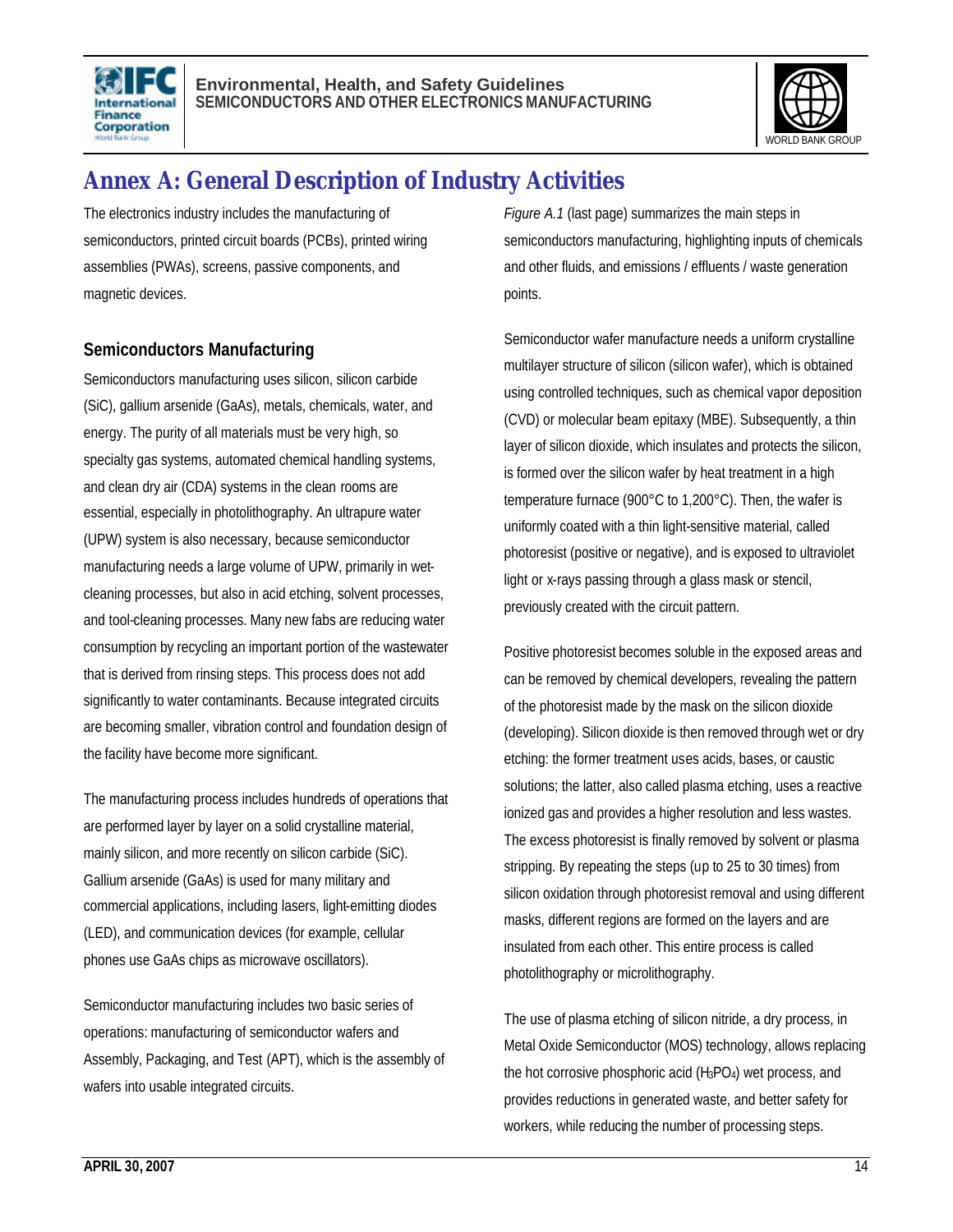



To change the conductivity of silicon regions, dopants are introduced by diffusion or ion implantation. Diffusion can be gaseous or nongaseous, and it is performed in a high temperature environment. Ion implantation consists of a bombardment of the exposed areas of silicon with accelerated ions. Selective interconnection of different regions and layers on the wafer is obtained through metallization: a dielectric material is deposited and patterned in damascene processing; then the features are filled with aluminum alloys under vacuum or copper by electroplating or electrochemical deposition (ECD). The excess copper is removed with chemical mechanical polishing (CMP) or planarization. Other metallization techniques, especially with copper, include physical vapor deposition (PVD) and atomic layer deposition (ALD). Finally, a surface layer of oxide or polyamide is applied over the wafer surface through passivation to provide a circuit protective seal.

Very thin semiconductors are needed in new applications; therefore, the wafer thickness is reduced by backgrinding or stress relief. Each finished wafer may contain hundreds of chips that are all electrically tested (measurement) before being cut into individual chips with an ultrathin diamond blade (dicing) and marked. After electrical testing, each chip is mounted on a metal or ceramic frame, connected with thin gold wires, and encapsulated for mechanical support and protection against external environment. The final package can contain one or several connected chips.

#### **Nanotechnology and Micro-electromechanical Systems**

Nanotechnology involves the creation of functional structures on an atomic or molecular scale, with at least one characteristic dimension measured in nanometers. Evaporation of some metal oxide powders (ZnO, Ga<sub>2</sub>O<sub>3</sub>, SnO<sub>2</sub>, and so on) at high temperature allows synthesizing nano-belts and nano-wires of the same metal oxides. The resulting semiconductors are

generally used as sensors, transducers, or in other applications for electronic and optoelectronic devices.

Microelectromechanical systems (MEMS) are essentially made of microtransducers (for example, microsensors for temperature, pressure, chemical substances, and radiation). Their fabrication techniques are similar to those used for chips. Materials used in MEMS production are diverse, with specific electrical properties, but they also have selected mechanical and thermal or chemical properties. Silicon is used most often.

The most common production technology for MEMS devices involves deposition and pattern of a silicon oxide layer, followed by deposition and pattern of a polysilicon layer and removal of the oxide layer, allowing the polysilicon layer to move as a cantilever, which usually is performed in hydrofluoridric acid mixtures.

Cutting and separating processes are critical, because the movable parts on the MEMS device are fragile. Device testing is application specific, and assembly of MEMS devices is generally demanding because of their fragility. Packaging is again application specific, but all packages are aimed at protecting the die from environmental effects, without preventing access to the environmental parameters that are essential to proper operation (for example, application for a pressure sensor in airbags). MEMS devices are used in many industrial sectors, including inter alia the automotive, industrial control, office equipment, aerospace, medical, and communications sectors.

#### **Printed Circuit Board (PCB) Manufacturing**

PCB manufacturing is related to the etching and pattern plating of circuits on base materials, which are often layered. PCBs can be single-sided, double-sided, multilayer, and flexible. Additive, semi-additive, or subtractive technologies can be used, although the subtractive technology is most commonly applied. Board preparation consists of cleaning, laminating, and drilling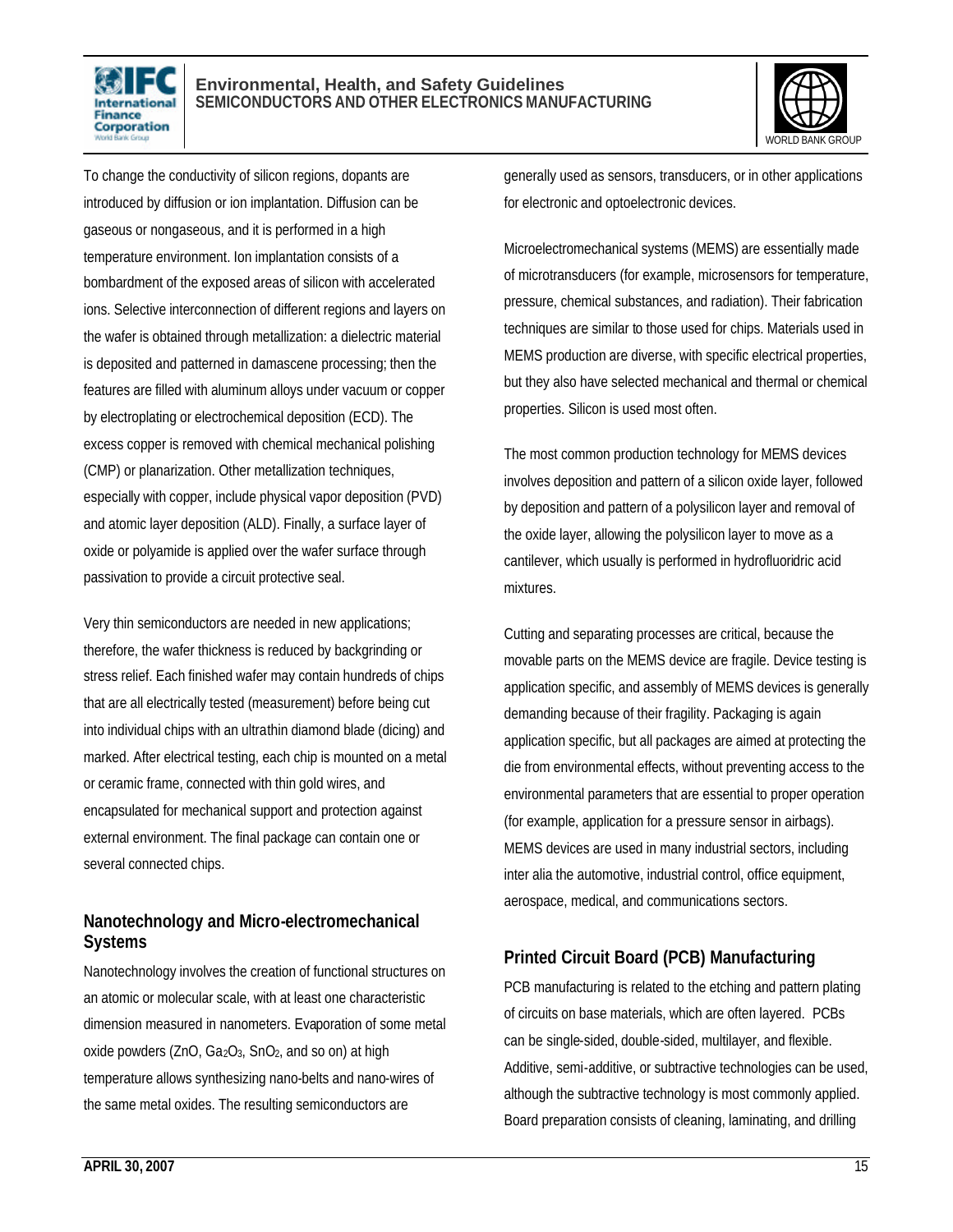



holes; chemical and mechanical cleaning is required before electroless plating. The imaging step allows circuit patterns to be transferred onto the board through the photolithography process or screen printing; electroplating (usually copper) is then used to thicken the conductive layers and to protect them against corrosion or erosion. In solder coating (or hot air solder leveling), the PCB is dipped into a molten solder, typically a low melting alloy (for example, lead-free tin alloys). The excess solder is eliminated by hot air leveling. PCB manufacturing includes final production steps in which electrical tests, dimensional and visual inspections, packaging, and labeling are performed.

#### **Printed Circuit Board Assembly (PCBA) Manufacturing**

PCBs are essentially formed by a base, which is made of pressed epoxy resin, Teflon<sup>™</sup>, fiberglass, or ceramic, on which semiconductors (silicon, silicon carbide, or GaAs) and passive components are mounted. Specific electrical components are attached and soldered on PCBs. A chemical flux is typically used to clean the board and ease the following solder connection. Soldering can be performed by different techniques, including wave soldering, surface mount technology (SMT) and hand soldering. In the PCB assembly process, non-ozone depleting alternatives are available for cleaning printed circuit board assemblies including, for example, other organic solvents, hydrocarbon/surfactant blends, alcohols, and organic solvent blends), and aqueous and semi-aqueous processes. Currently, the flux residue is removed with deionized water; Freon 113 (CFC-113) and trichloroethane (TCA), now banned, were used previously. The industry has shown that even sophisticated PCB assemblies can be made without cleaning by using low residue fluxes that leave very little in the way of contamination on the boards.

#### **Screen Manufacturing**

Flat panel displays are classified in a projection and direct view group, which is further classified in emissive and nonemissive subgroups. The most popular flat panel display is the liquid crystal display (LCD), in which the liquid crystal (LC) arrangement is controlled through an electric field. What the viewer sees depends on the LC molecular arrangements. A color filter and a thin film transistor (TFT) are aligned and sealed together, with a spacer between them; LCs are injected and the end seal is formed. Finally, the polarizer, tape carrier package, electronics, backlight, and chassis are assembled.

Organic light-emitting displays (OLEDs) have a simple structure and are solid state displays, because they have no vacuum, liquid, or gas inside. OLEDs use small molecules of luminance material that are deposited by vacuum evaporation. Polymer LEDs (PLEDs) use polymers of luminance materials usually deposited by ink-jet printing or spin coating. To improve their performance, a TFT is added. The OLEDs have the advantages of simple production process, high optical efficiency, and low voltage drive, but they have a short lifespan.

#### **Passive Components Manufacturing**

The main technology used for passive components manufacturing is the pressing and/or sintering of powders–– alumina ( $Al_2O_3$ ), aluminum nitride (AIN), and so on--to obtain ceramics with insulating, conducting, or piezoelectric characteristics. The most common manufacture is the production of ceramic insulating substrates  $(AI_2O_3, AIN)$  for integrated microcircuits.

For high power substrates, AlSiC or CuSiC are used to obtain an improved thermal conductivity, compared with the standard Al2O3. Mixing additives to a carbon or SiC base, resistors of any dimension and ohmic value are produced. Piezoelectric characteristics are mainly used in all fields of pressure sensors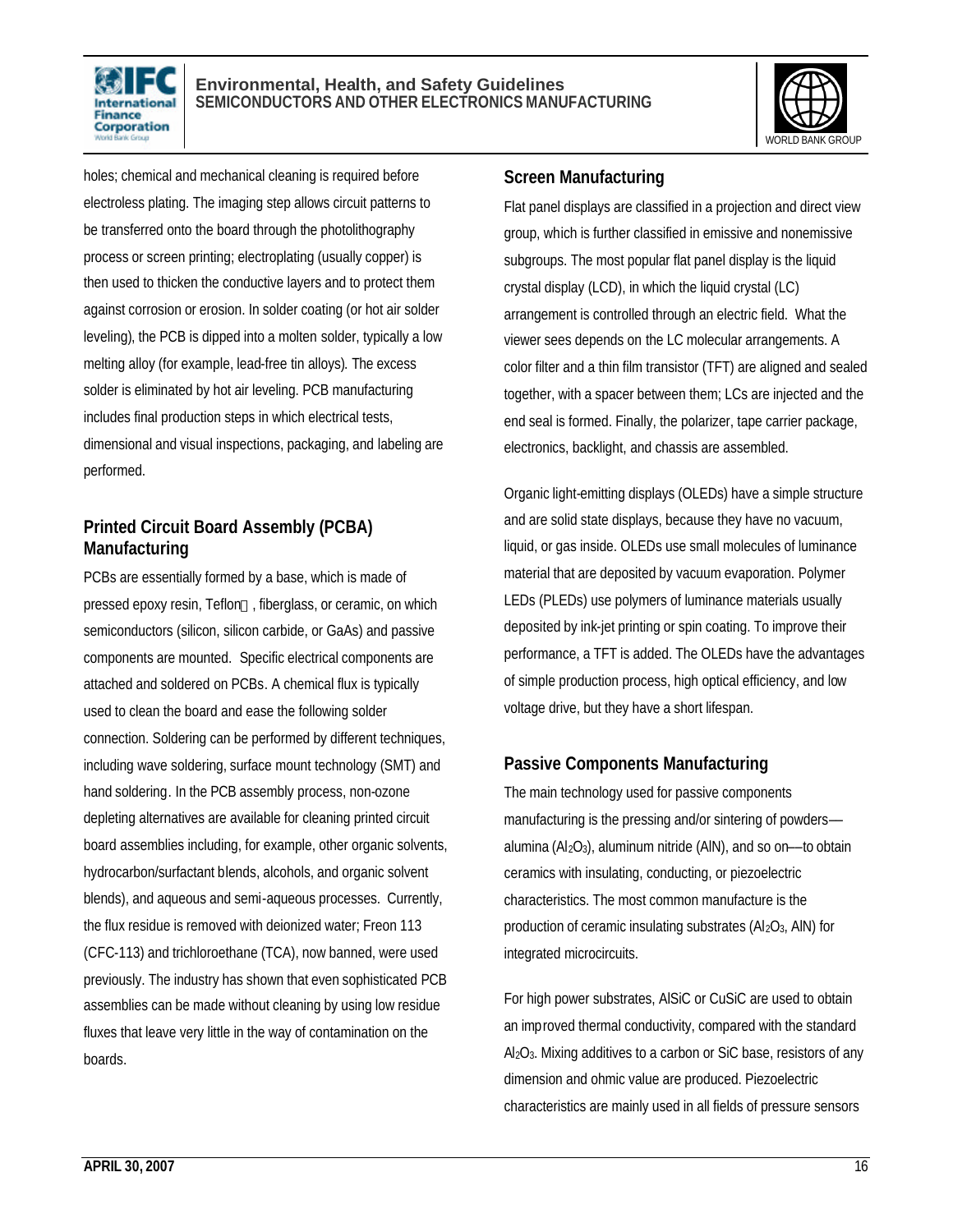



(automotive), stress sensors, and ultrasound cleaners in the industry, or to emit ultrasounds for echography. Special zinc oxide (ZnO) ceramics are used for spike voltage suppressors (varistors).

#### **Magnetic Devices Manufacturing**

The magnetic devices manufacturing processes are based on mixing magnetic powders (iron or rare earth elements) to obtain magnetic films or tapes for data storage in the informatics industry, and ceramic or sintered metal with enhanced magnetic characteristics, used for manufacturing the core of small pulse transformer or special extra powerful magnets for motor industry or for static magnetic resonance equipments.